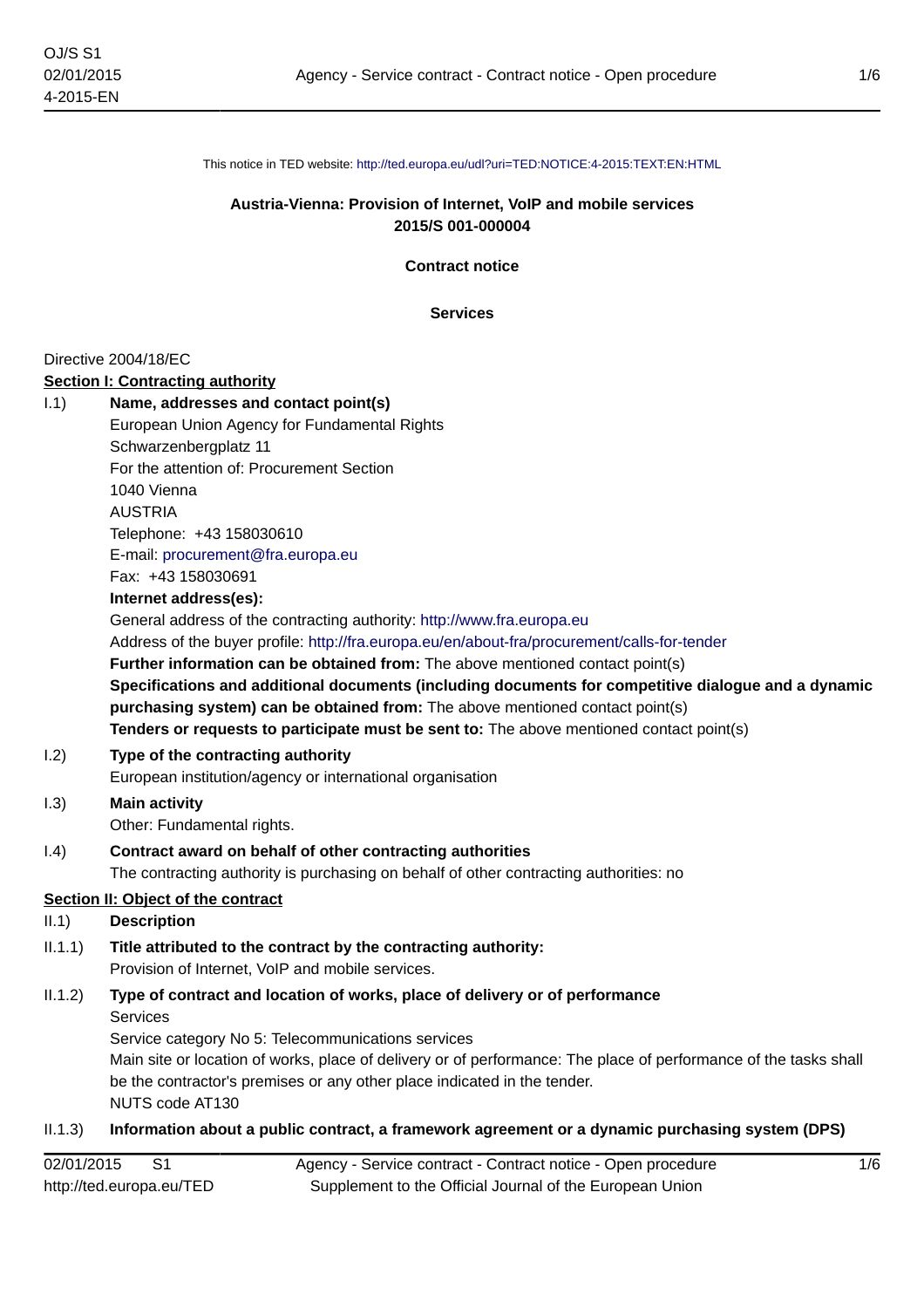|         | The notice involves the establishment of a framework agreement                                                 |
|---------|----------------------------------------------------------------------------------------------------------------|
| II.1.4) | Information on framework agreement<br>Framework agreement with several operators                               |
|         | maximum number of participants to the framework agreement envisaged: 3                                         |
|         | Duration of the framework agreement                                                                            |
|         | Duration in years: 6                                                                                           |
|         | Justification for a framework agreement, the duration of which exceeds four years: Technical reasons -         |
|         | compatibility with equipment and services provided.                                                            |
|         | Estimated total value of purchases for the entire duration of the framework agreement                          |
|         | Estimated value excluding VAT: 430 000 EUR                                                                     |
| II.1.5) | Short description of the contract or purchase(s)                                                               |
|         | Provision of the services mentioned below:<br>lot 1 - Internet services (250 000 EUR/6 years),                 |
|         | lot 2 - VoIP telephony (90 000 EUR/6 years),                                                                   |
|         | lot 3 - mobile telephony (90 000 EUR/6 years).                                                                 |
| II.1.6) | <b>Common procurement vocabulary (CPV)</b>                                                                     |
|         | 72400000, 51340000, 64220000, 32412100                                                                         |
| II.1.7) | <b>Information about Government Procurement Agreement (GPA)</b>                                                |
|         | The contract is covered by the Government Procurement Agreement (GPA): no                                      |
| II.1.8) | Lots                                                                                                           |
|         | This contract is divided into lots: yes                                                                        |
|         | Tenders may be submitted for one or more lots                                                                  |
| II.1.9) | <b>Information about variants</b><br>Variants will be accepted: no                                             |
| II.2)   | Quantity or scope of the contract                                                                              |
| II.2.1) | <b>Total quantity or scope:</b>                                                                                |
|         | The maximum volume of the framework contract, for all lots for 4 years and 2 years of renewals is estimated at |
|         | 430 000 EUR, excluding VAT.                                                                                    |
|         | In particular, the volume per lot is as follows:                                                               |
|         | lot 1: Internet services: 250 000 EUR excluding VAT,                                                           |
|         | lot 2: VoIP telephony: 90 000 EUR excluding VAT,                                                               |
|         | lot 3: mobile telephony: 90 000 EUR excluding VAT.                                                             |
| II.2.2) | Information about options                                                                                      |
|         | Options: no<br><b>Information about renewals</b>                                                               |
| II.2.3) | This contract is subject to renewal: yes                                                                       |
|         | Number of possible renewals: 2                                                                                 |
|         | In the case of renewable supplies or service contracts, estimated timeframe for subsequent contracts:          |
|         | in months: 12 (from the award of the contract)                                                                 |
| II.3)   | Duration of the contract or time limit for completion                                                          |
|         | Duration in months: 72 (from the award of the contract)                                                        |
|         | <b>Information about lots</b>                                                                                  |

Lot No: 1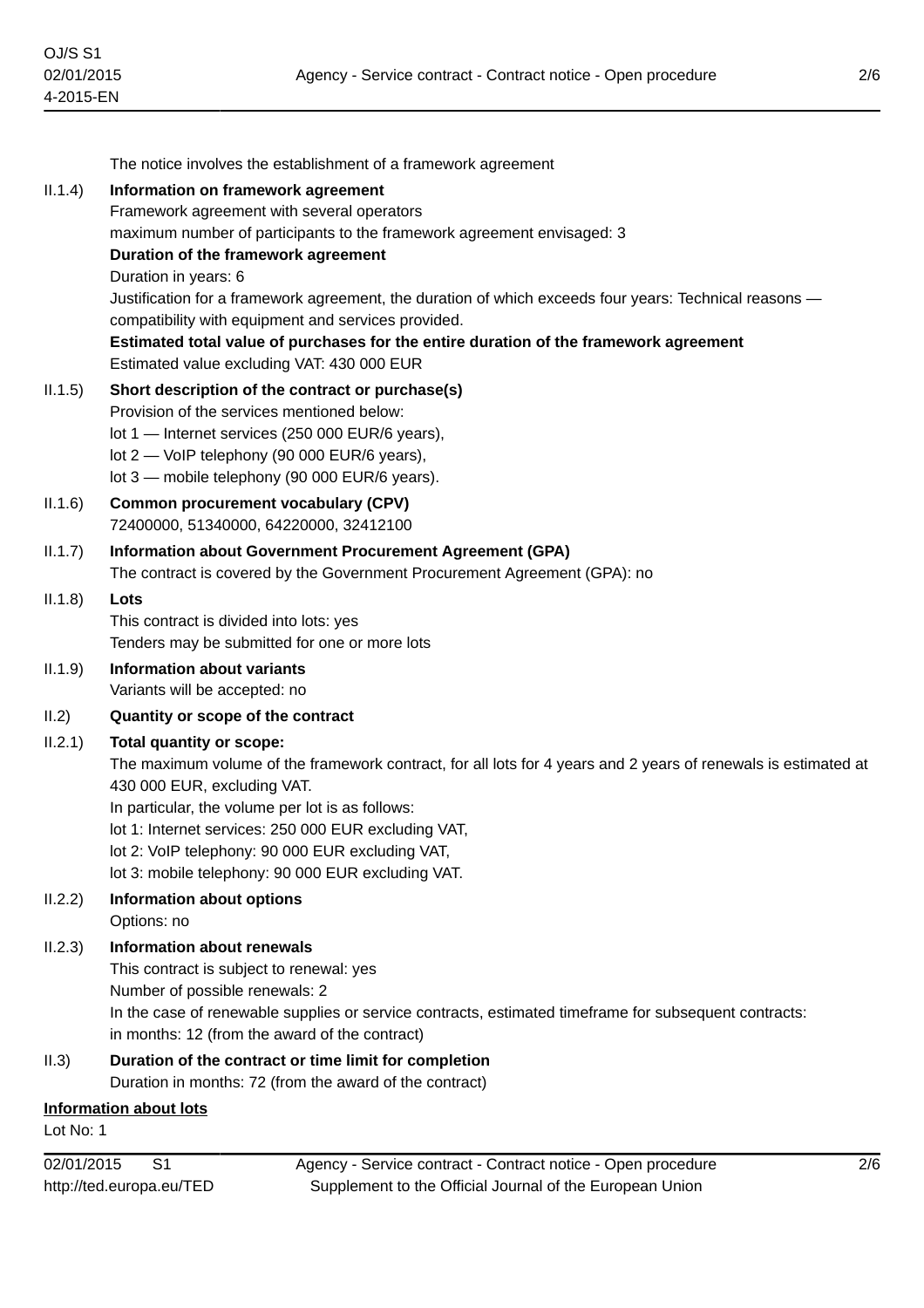Lot title: Internet services

#### 1) **Short description**

The purpose of this tender is to award a maximum of 3 framework contracts in cascading order for the provision of Internet services as described in Annex A.1 –Technical specifications.

2) **Common procurement vocabulary (CPV)** 72400000

#### 3) **Quantity or scope**

The volume of the contract over a period of 6 years has been estimated at 250 000 EUR excluding VAT.

4) **Indication about different date for duration of contract or starting/completion**

### 5) **Additional information about lots**

Lot No: 2

#### Lot title: VoIP telephony

#### 1) **Short description**

The purpose of this tender is to award a maximum of 3 framework contracts in cascading order for the provision of VoIP telephony services as described in Annex A.1 – Technical specifications.

#### 2) **Common procurement vocabulary (CPV)** 72400000, 32412000, 64212000, 51340000

#### 3) **Quantity or scope**

The volume of the contract over a period of 6 years has been estimated at 90 000 EUR excluding VAT.

#### 4) **Indication about different date for duration of contract or starting/completion**

#### 5) **Additional information about lots**

Lot No: 3

Lot title: Mobile telephony

### 1) **Short description**

The purpose of this tender is to award a maximum of 3 framework contracts in cascading order for the provision of mobile telephony services as described in Annex A.1 – Technical specifications.

2) **Common procurement vocabulary (CPV)** 72400000, 32412000, 64212000, 51340000

# 3) **Quantity or scope** The volume of the contract over a period of 6 years has been estimated at 90 000 EUR excluding VAT.

4) **Indication about different date for duration of contract or starting/completion**

# 5) **Additional information about lots**

# **Section III: Legal, economic, financial and technical information**

- III.1) **Conditions relating to the contract**
- III.1.1) **Deposits and guarantees required:**

Not applicable.

# III.1.2) **Main financing conditions and payment arrangements and/or reference to the relevant provisions governing them:**

The payment arrangements governing the contracts resulting from the present call for tenders are detailed in the relevant articles of Annex B — draft framework contract (available at [http://fra.europa.eu/en/about-fra/](http://fra.europa.eu/en/about-fra/procurement/calls-for-tender) [procurement/calls-for-tender](http://fra.europa.eu/en/about-fra/procurement/calls-for-tender)). Tenderers are strongly advised to carefully read those articles before submitting their tenders.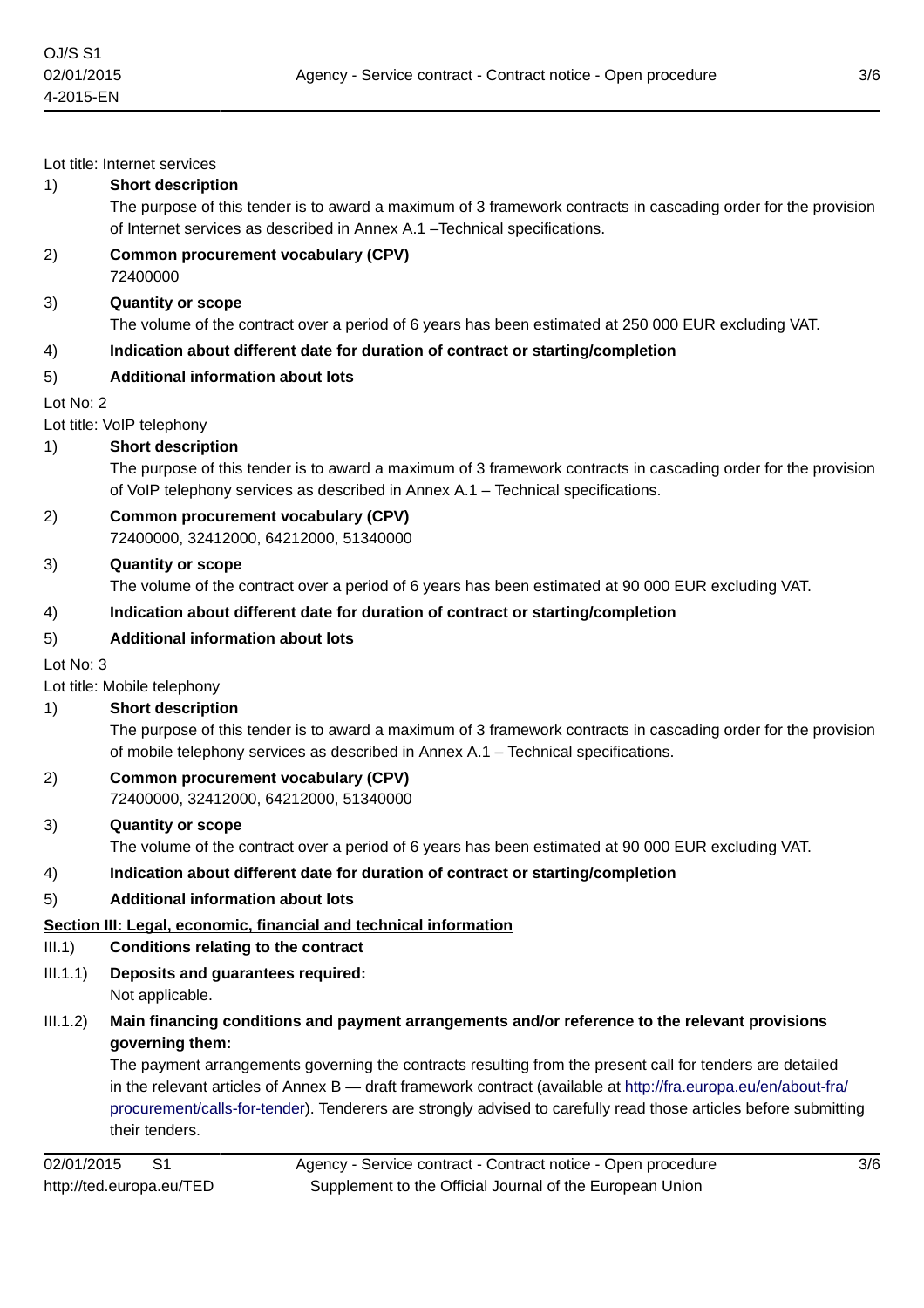| III.1.3) | Legal form to be taken by the group of economic operators to whom the contract is to be awarded:<br>Joint tenders submitted by several economic operators (a consortium) are allowed. In such cases, one of the<br>members must be designated as the group leader or group manager.                                                                                                                                                                                                                                |
|----------|--------------------------------------------------------------------------------------------------------------------------------------------------------------------------------------------------------------------------------------------------------------------------------------------------------------------------------------------------------------------------------------------------------------------------------------------------------------------------------------------------------------------|
| III.1.4) | <b>Other particular conditions</b><br>The performance of the contract is subject to particular conditions: no                                                                                                                                                                                                                                                                                                                                                                                                      |
| III.2)   | <b>Conditions for participation</b>                                                                                                                                                                                                                                                                                                                                                                                                                                                                                |
| III.2.1) | Personal situation of economic operators, including requirements relating to enrolment on professional<br>or trade registers<br>Information and formalities necessary for evaluating if the requirements are met: Please refer to Section 17.1                                                                                                                                                                                                                                                                     |
|          | of the tender specifications (Annex A), available at: http://fra.europa.eu/fraWebsite/about_fra/procurement/<br>procurement_en.htm                                                                                                                                                                                                                                                                                                                                                                                 |
| III.2.2) | <b>Economic and financial ability</b><br>Information and formalities necessary for evaluating if the requirements are met: Please refer to Section 17.2<br>of the tender specifications (Annex A), available at: http://fra.europa.eu/fraWebsite/about_fra/procurement/<br>procurement_en.htm<br>Minimum level(s) of standards possibly required: Please refer to Section 17.2.1 of the tender specifications<br>(Annex A), available at: http://fra.europa.eu/fraWebsite/about_fra/procurement/procurement_en.htm |
| III.2.3) | <b>Technical capacity</b><br>Information and formalities necessary for evaluating if the requirements are met:<br>Please refer to Section 17.2.2 of the tender specifications (Annex A), available at: http://fra.europa.eu/<br>fraWebsite/about_fra/procurement/procurement_en.htm<br>Minimum level(s) of standards possibly required:<br>Please refer to Section 17.2.2 of the tender specifications (Annex A), available at: http://fra.europa.eu/<br>fraWebsite/about_fra/procurement/procurement_en.htm       |
| III.2.4) | Information about reserved contracts                                                                                                                                                                                                                                                                                                                                                                                                                                                                               |
| III.3)   | <b>Conditions specific to services contracts</b>                                                                                                                                                                                                                                                                                                                                                                                                                                                                   |
| III.3.1) | Information about a particular profession<br>Execution of the service is reserved to a particular profession: no                                                                                                                                                                                                                                                                                                                                                                                                   |
| III.3.2) | Staff responsible for the execution of the service<br>Legal persons should indicate the names and professional qualifications of the staff responsible for the<br>execution of the service: yes                                                                                                                                                                                                                                                                                                                    |
|          | <b>Section IV: Procedure</b>                                                                                                                                                                                                                                                                                                                                                                                                                                                                                       |
| IV.1)    | <b>Type of procedure</b>                                                                                                                                                                                                                                                                                                                                                                                                                                                                                           |
| IV.1.1)  | Type of procedure<br>Open                                                                                                                                                                                                                                                                                                                                                                                                                                                                                          |
| IV.1.2)  | Limitations on the number of operators who will be invited to tender or to participate                                                                                                                                                                                                                                                                                                                                                                                                                             |
| IV.1.3)  | Reduction of the number of operators during the negotiation or dialogue                                                                                                                                                                                                                                                                                                                                                                                                                                            |
| IV.2)    | Award criteria                                                                                                                                                                                                                                                                                                                                                                                                                                                                                                     |
| IV.2.1)  | Award criteria<br>The most economically advantageous tender in terms of the criteria stated in the specifications, in the invitation<br>to tender or to negotiate or in the descriptive document                                                                                                                                                                                                                                                                                                                   |
| IV.2.2)  | Information about electronic auction                                                                                                                                                                                                                                                                                                                                                                                                                                                                               |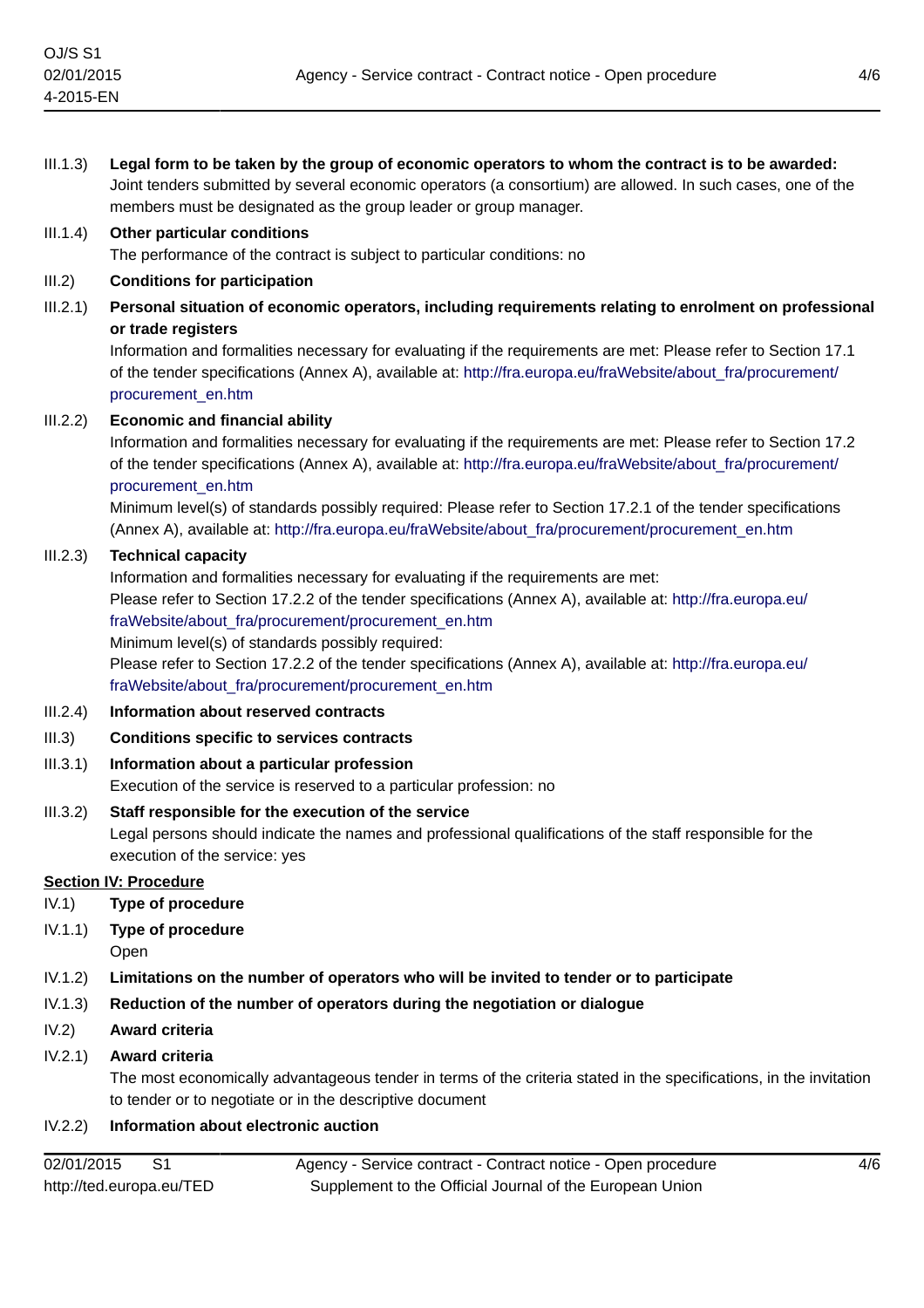An electronic auction will be used: no

- IV.3) **Administrative information**
- IV.3.1) **File reference number attributed by the contracting authority:** F-SE-14-T07.
- IV.3.2) **Previous publication(s) concerning the same contract** no
- IV.3.3) **Conditions for obtaining specifications and additional documents or descriptive document** Time limit for receipt of requests for documents or for accessing documents: 8.2.2015 Payable documents: no
- IV.3.4) **Time limit for receipt of tenders or requests to participate** 12.2.2015 - 17:00
- IV.3.5) **Date of dispatch of invitations to tender or to participate to selected candidates**
- IV.3.6) **Language(s) in which tenders or requests to participate may be drawn up** Any EU official language
- IV.3.7) **Minimum time frame during which the tenderer must maintain the tender** Duration in months: 6 (from the date stated for receipt of tender)
- IV.3.8) **Conditions for opening of tenders**

Date: 19.2.2015 - 10:30

Place:

European Union Agency for Fundamental Rights, Schwarzenbergplatz 11, 1040 Vienna, AUSTRIA.

Persons authorised to be present at the opening of tenders: yes

Additional information about authorised persons and opening procedure: An authorised representative of each tenderer may attend the opening of the bids. Companies wishing to attend are requested to notify their intention by sending a fax or e-mail at least 72 hours in advance.

This notification must be signed by an authorised officer of the tenderer and specify the name of the person who will attend the opening of the bids on the tenderer's behalf.

#### **Section VI: Complementary information**

VI.1) **Information about recurrence**

This is a recurrent procurement: no

VI.2) **Information about European Union funds**

The contract is related to a project and/or programme financed by European Union funds: no

#### VI.3) **Additional information**

The tender documents will be available for download at the address indicated under heading I.1. The website will be updated regularly and it is the tenderers' responsibility to check for updates and modifications during the tendering period.

#### VI.4) **Procedures for appeal**

VI.4.1) **Body responsible for appeal procedures** General Court rue du Fort Niedergrünewald

> 2925 Luxembourg LUXEMBOURG E-mail: [generalcourt.registry@curia.europa.eu](mailto:generalcourt.registry@curia.europa.eu) Telephone: +352 4303-1

Agency - Service contract - Contract notice - Open procedure Supplement to the Official Journal of the European Union